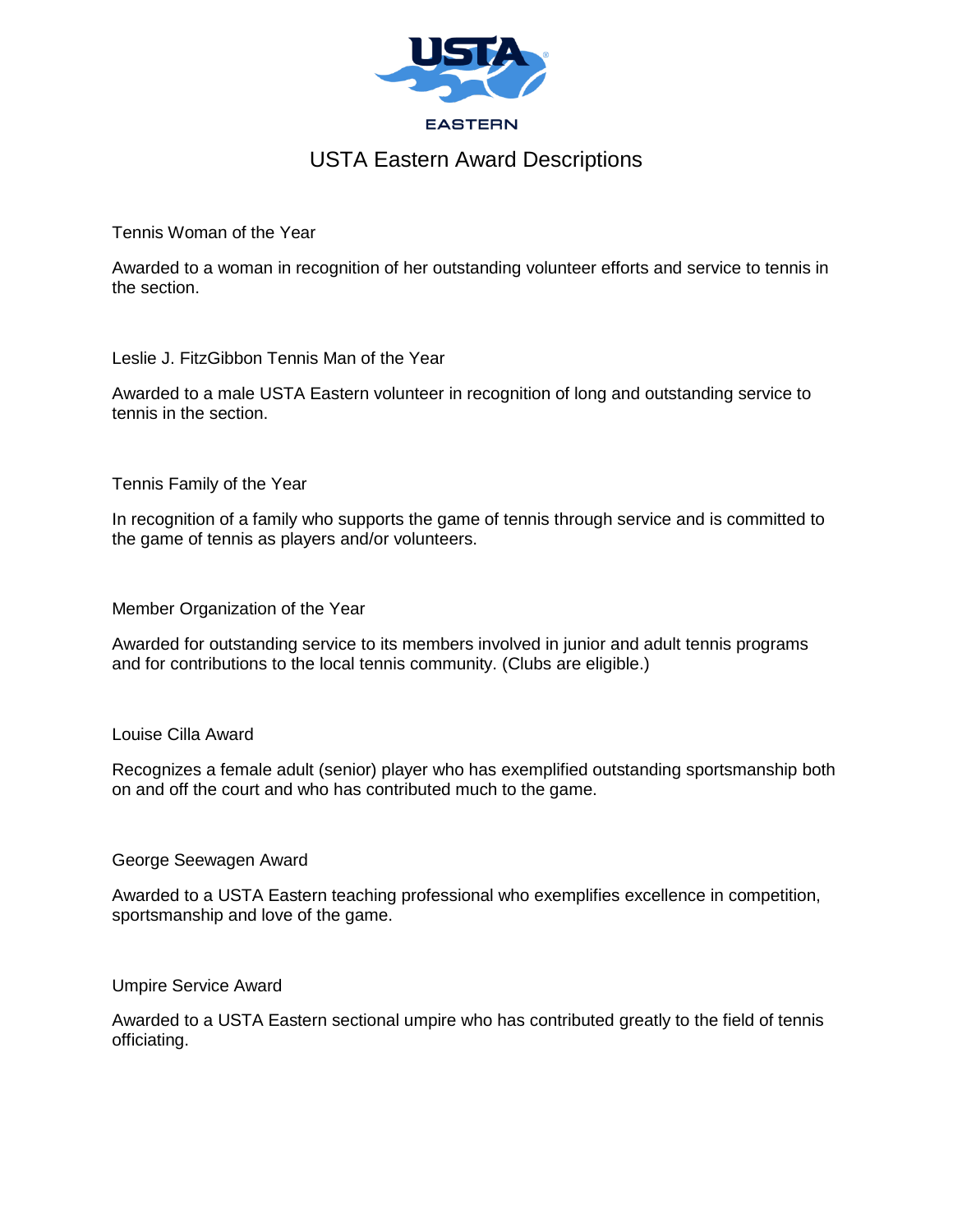Virginia and Chuck Landis High School Coach of the Year

Awarded to a high school tennis coach who has shown exemplary leadership, enthusiasm and team building skills.

Fran Osei Community Service Award

Awarded for long time, hands-on contributions to the development and growth of tennis in the community (schools, parks and recreation, CTAs and NJTLs).

## Corporate Service Award

Awarded to an organization whose sponsorship of tennis and programs has helped to grow the sport in the section.

## Diversity & Inclusion Leadership Award

Awarded to a person or organization who has demonstrated leadership and promotional initiatives in bringing tennis programs to diverse communities within the section.

### Clinician of the Year

Awarded to a teaching professional whose dedication and enthusiasm in teaching USTA programs (schools, parks and recreation, CTAs, NJTLs, staff trainings and clinics) have helped to increase player participation and retention in the section.

### Collegiate Award

Awarded to a college for performance of community service in connection with tennis and/or outstanding Tennis On Campus contributions.

# Press Service Award

Awarded to a member of the press corps for excellence in reporting tennis in the section.

Service to/People with Disabilities Award

This award is to recognize outstanding people dedicated to working with special populations through tennis or to give special recognition to a disabled player.

USTA League Award